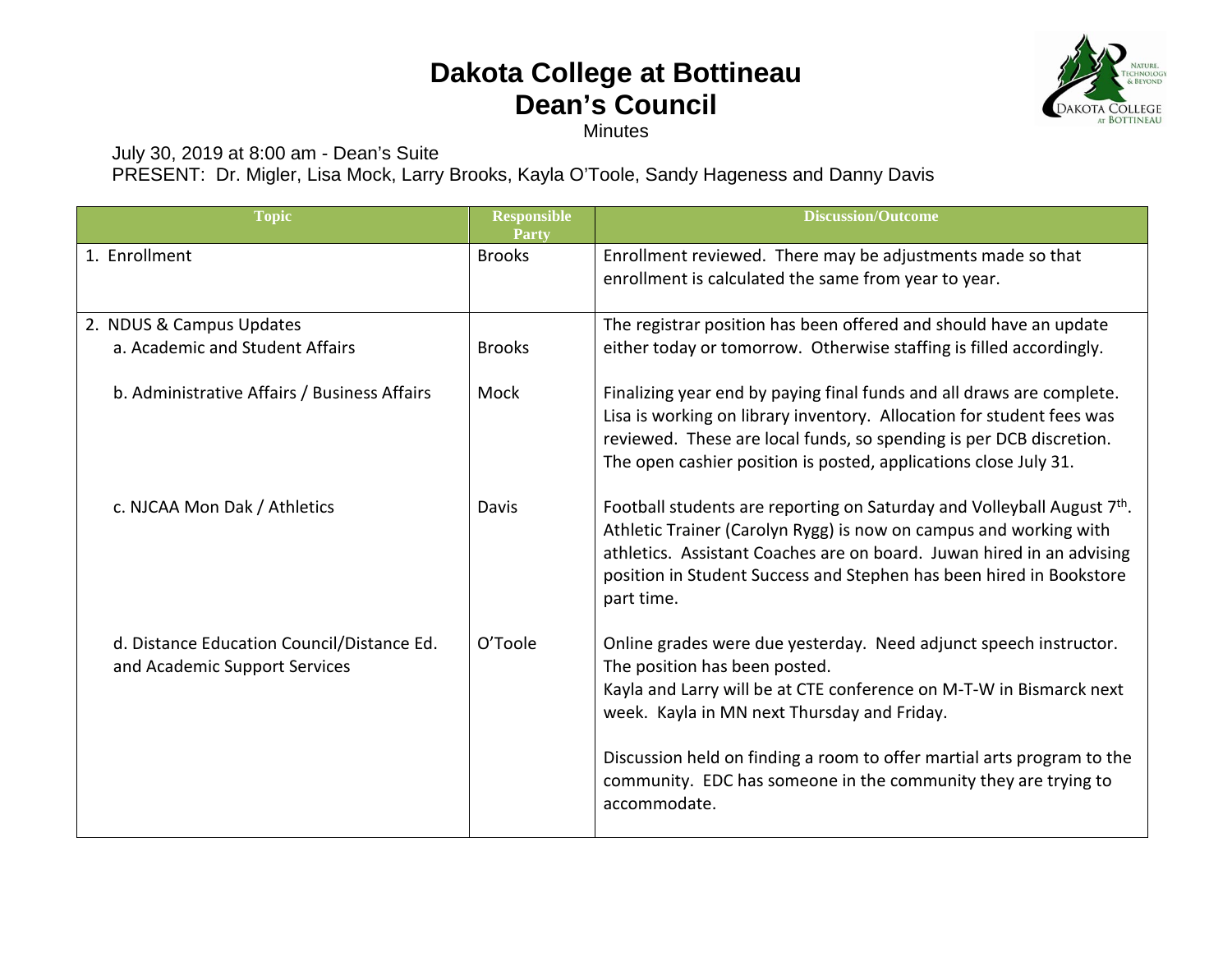## **Dakota College at Bottineau Dean's Council**



|                                         |               | There is a new form for course update on hybrid classes. Kayla<br>continues to review faculty qualifications.<br>Discussion was held on requiring the minimum of a Blackboard shell<br>for all classes. Kayla will look into wording at other campuses before<br>decision is made.                                                                                                      |
|-----------------------------------------|---------------|-----------------------------------------------------------------------------------------------------------------------------------------------------------------------------------------------------------------------------------------------------------------------------------------------------------------------------------------------------------------------------------------|
| e. Public Affairs Council               | Hageness      | Preparing for in-service. Staff In-service will be this Thursday<br>beginning with new staff at 8:00 am. The sessions will be offered via<br>Pexip and recorded.<br>Human Resource Management program news release has been sent.<br>Working on promotional ads for the program.<br>There is a new app for DCB. It will be rolled out during in-service.                                |
| f. Chancellor's Cabinet / Dean's Update | Migler        | Dr. Migler will be out of the office the first part of next week. There<br>will not be a Dean's Council meeting the next few Tuesdays. The next<br>one will e Thursday, August 15 at 8:00 am.                                                                                                                                                                                           |
|                                         |               | The full-time security position has been filled by Janet Lund. She has<br>moved from part time to full time. Mike Manston has been hired for<br>the part time position.<br>Fee payment - tuition calculations will not calculate after a cap of<br>twelve credits. There is a manual process the Business Office<br>personnel will need to do to make a tuition adjustment for students |
|                                         |               | that fall within this course structure. CTS at NDUS is working on a<br>solution, but the earliest it could be implemented is next spring.                                                                                                                                                                                                                                               |
|                                         |               | Dr. Migler asked the Council to forward keys to Physical Plant for any<br>staff that have resigned. This will allow Physical Plant to re-log the key<br>numbers.                                                                                                                                                                                                                        |
| 3. Other                                |               |                                                                                                                                                                                                                                                                                                                                                                                         |
| Skilled Workforce Scholarship Program   | <b>Brooks</b> | <b>Click here for attachments</b>                                                                                                                                                                                                                                                                                                                                                       |